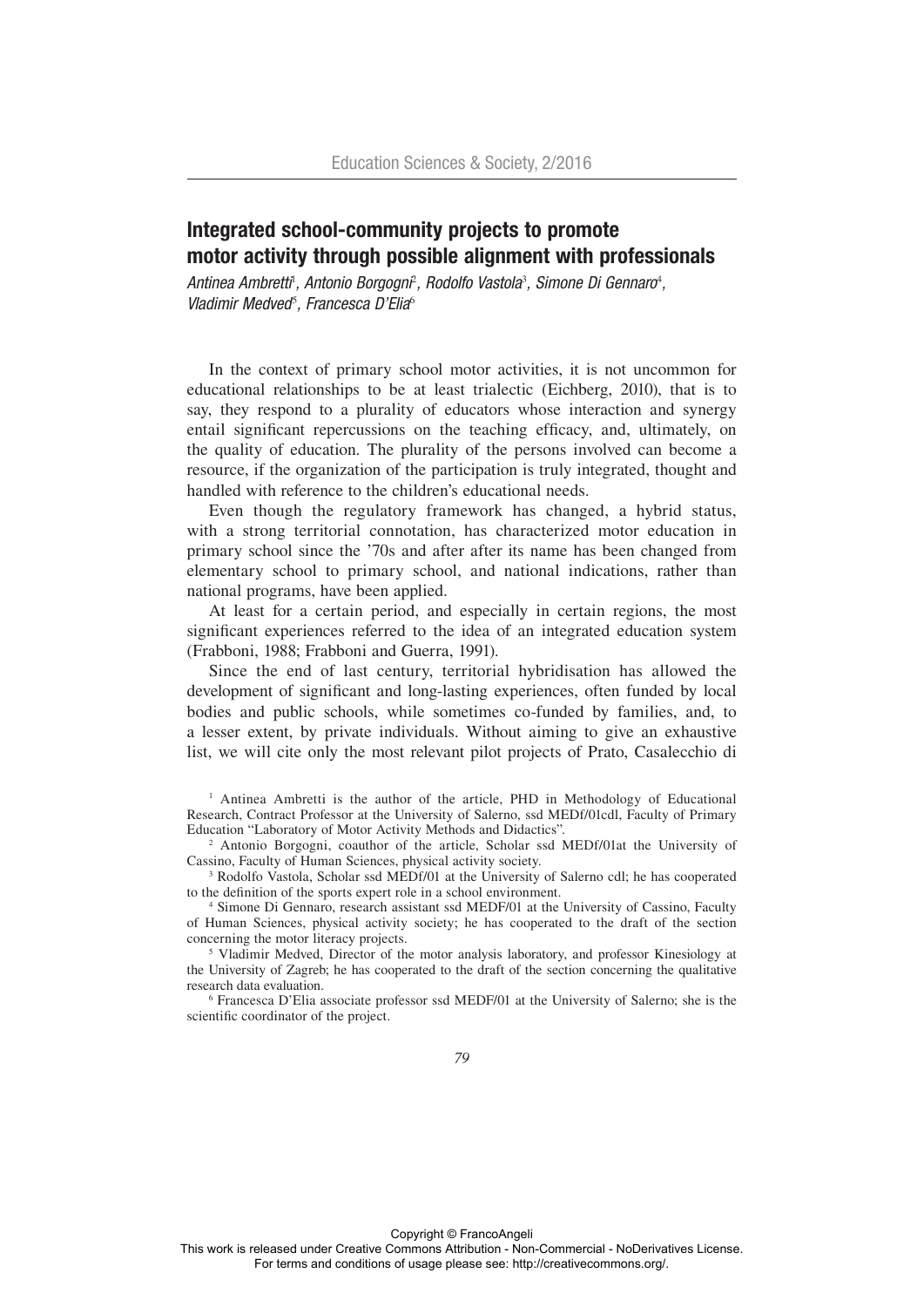Reno, Turin, and, finally, the projects of Rimini and Trento. These projects were developed directly with trainers and external teachers, or, in other cases, fostered in cooperation with sports promotion institutions. They all took inspiration from the inadequacy expressed by female teachers, about motor/ body education and they aimed to shed light on integrated territory-school projects in which qualified external educators would hold motor education classes along with the teaching staff.

The meaning, or rather, the educational purpose of those projects was dual: to offer quality motor activities to the children and train the female teachers. Training was articulated in two phases: in the first instance, its aim was to develop the competences of the female teaching staff, so that they could best perform the second weekly hour of activities; in the second instance, this training attempted to supply them with a certain educational independence, so that the motor educational activity could continue after the project had come to its conclusion.

All these projects involved, in a cogenerative logic, a participatory planning for external and staff teachers; some of them also included a common theoretical and practical training. In some cases, practical training was meant only for female staff teachers, while in others to both types of teachers at the same time, through training courses which became co-planning workshops, facilitating planning based on shared body experiences. Often, these projects directly referred to or were supervised by the teachers of the Faculties of Pedagogy and Human Movement Sciences. Some of these have become case or research subjects for Faculties of Primary Education, and, at a later time, for Faculties of Motor Sciences.

Planning was defined together before the start of the school year, when also motor education and teachers' training, or self-training, program was carried out. In some cases, with the aid of local education authorities, the training experiences became on-going courses.

Over the past decade, many of these local projects have continued their course by including the new Motor Science graduates as external teachers.

Some of these projects witnessed an extensive participation by private entities; we mention here the project funded by Barilla, currently called "Giocampus", which, for several years, has been extended from Parma to the other provinces of the Emilia-Romagna region. Other projects, fostered by sports promotion institutions, received state funding; we mention here the project, and information campaign, "Diamoci una Mossa", by UISP, focused on an active lifestyle and on a healthy nutrition.

In several areas, there structured and integrated projects were accompanied by detailed actions, not included in this article, where local sports associations, governing bodies and institutions, often sponsored by private entities that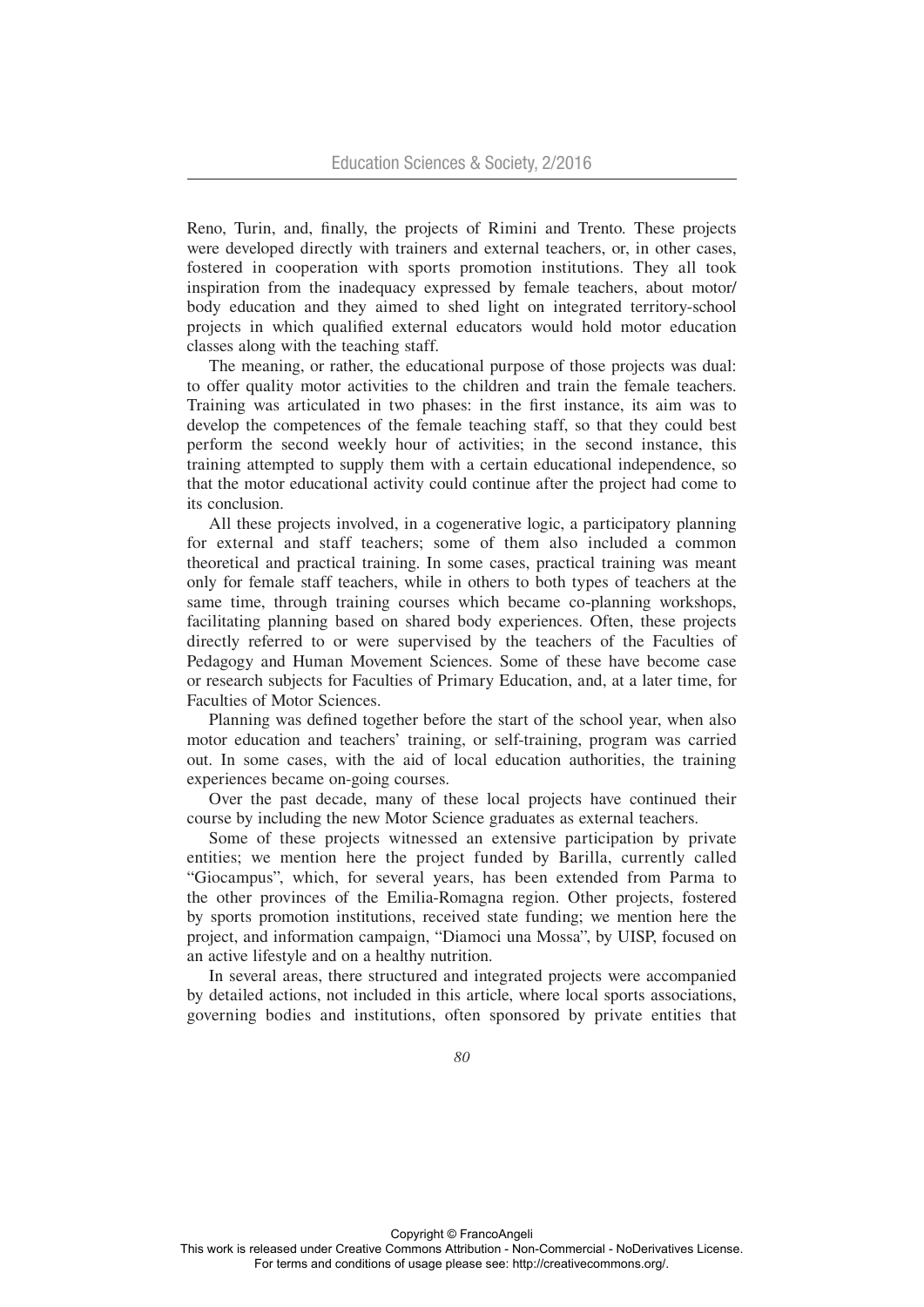supplied gadgets and materials, were involved with schools to promote their activities. Unfortunately, due to the lack of school resources and specific competences, many of these actions were only episodic, and only partially educational, and, ultimately, even though they were often welcomed, they were not co-planned, as an alternative, by staff teachers.

The circulation of Memoranda of Understanding between the Miur and Coni, aimed at promoting and improving the diffusion of motor activities in schools, so as to allow a gradual acquisition of skills and competences in the various stages of childhood development, has urged the Ministry to wonder anew about the importance of an ever-growing active involvement of the schools in planning recreational/motor/sports activities meant to spread at spreading a movement culture in the didactic-educational world.

These elements were then implemented in the 2007 National Curricula Instructions for kindergartens and primary schools, whose guidelines instructed teachers on how to plan curricula and extracurricular activities focused on the centrality of the child and of its development phases, in terms of their psychological and physical well-being, which highlights a strong interest in the body-movement relationship. Thus, it is now asked to the teachers, starting from kindergarten, to prepare recreational/motion courses for young students, capable of guaranteeing the "functionality of movement articulated in its various forms" (Sibilio, 2001) to foster a construction of their identity, in view of psychological and physical well-being.

In line with these, the latests National Curricula Instructions for kindergartens and primary schools of 2012 required additional competences from the respective teachers, serving as didactic/operative guidelines for the students and for the new teacher training needs. Over the years, the call of the Ministry for the educational responsibility of kindergarten and primary school teachers has embodied the need to rethink the teachers' essential knowledge; in kindergartens and primary school, the teacher is first and foremost an experimenter who knows "how to guide the child effectively and accurately" (Sibilio, 2001) through a constant and active involvement of various didactic/ heuristic skills.

In particular, the MIUR highlights the involvement of the students, starting in kindergarten, in recreational/motion/sports activities, which require kindergarten and primary school teachers to possess knowledge and skills relating to the sports/motor field, additionally highlighting the need for the Italian education system to guarantee a rigorous theoretical and didactical/ practical preparation on the matter to kindergarten and primary school teachers.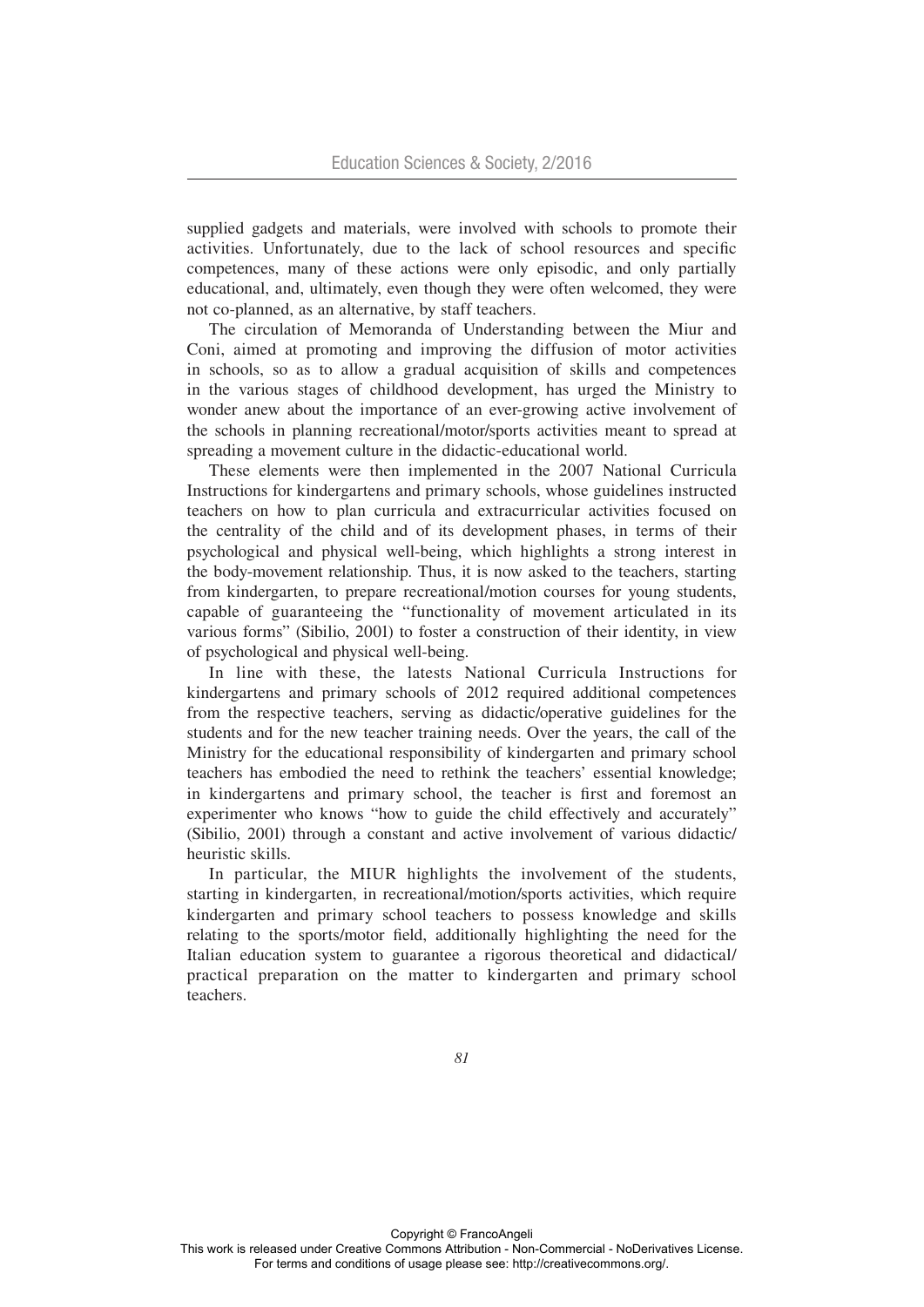## The "Motor Literacy" National Project

At the end of the last decade, thanks to a Memorandum of Understanding between the MIUR and CONI, the "Motor Literacy" National Project was implemented, as a shared experimentation phase «within the respective institutional competences [aimed at creating] a motor literacy program to be implemented in primary schools, as a response to the growing alarms by the scientific community and by international institutions on the consequences of a sedentary lifestyle and improper eating and life habits among the youth».

The original project idea then revisited during the project, included two interconnected work programmes:

- a feasibility assessment and project start programme (A.S. 2009/2010), to be carried out in a selected number of sample schools;
- a three-year operative project, aimed, among other things, to experiment the feasibility of the inclusion of motor activities (and motor activity teachers) in the curricula (2010/2011; 2011/2012; 2012/2013).

The project conclusion included a transition from the four-year project period to the permanent inclusion of a motor activity teacher in primary schools. The external teacher, referred to as "expert", selected by the schools involved from a list approved by the organizers, was required to perform the function of an educational/political (according to the definition below) design of wide scope, shared by the national institutional actors – MIUR and CONI – within a primary school reorganization strategy.

In the first year, the educational activity included two hours per week for each class, for part of the school year (for a total of 30 hours per class), during which the expert was asked to «support the [tenured] teacher – sole person responsible for the class activities […]» in order to promote «motor activity [as an] occasion to foster cognitive, social, cultural and affective experiences» (Coni, 2010).

A strong emphasis was given to promoting active lifestyles, with a contingent plan similar to a positive social engineering idea, through which to induce changes in daily habits, aimed at achieving higher well-being for every citizen (in this case, for the student involved in the project) and for the community in general.

The experts, apart from implementing the educational guidelines set forth by the project, were also required, as stated above, to verify/create the conditions to include the motor activities in the primary school curricula.

# Relationships within the project and the expert's role

The relationship between the expert and the student is part of a much wider relationship network, which, in basic terms, intertwines with the entities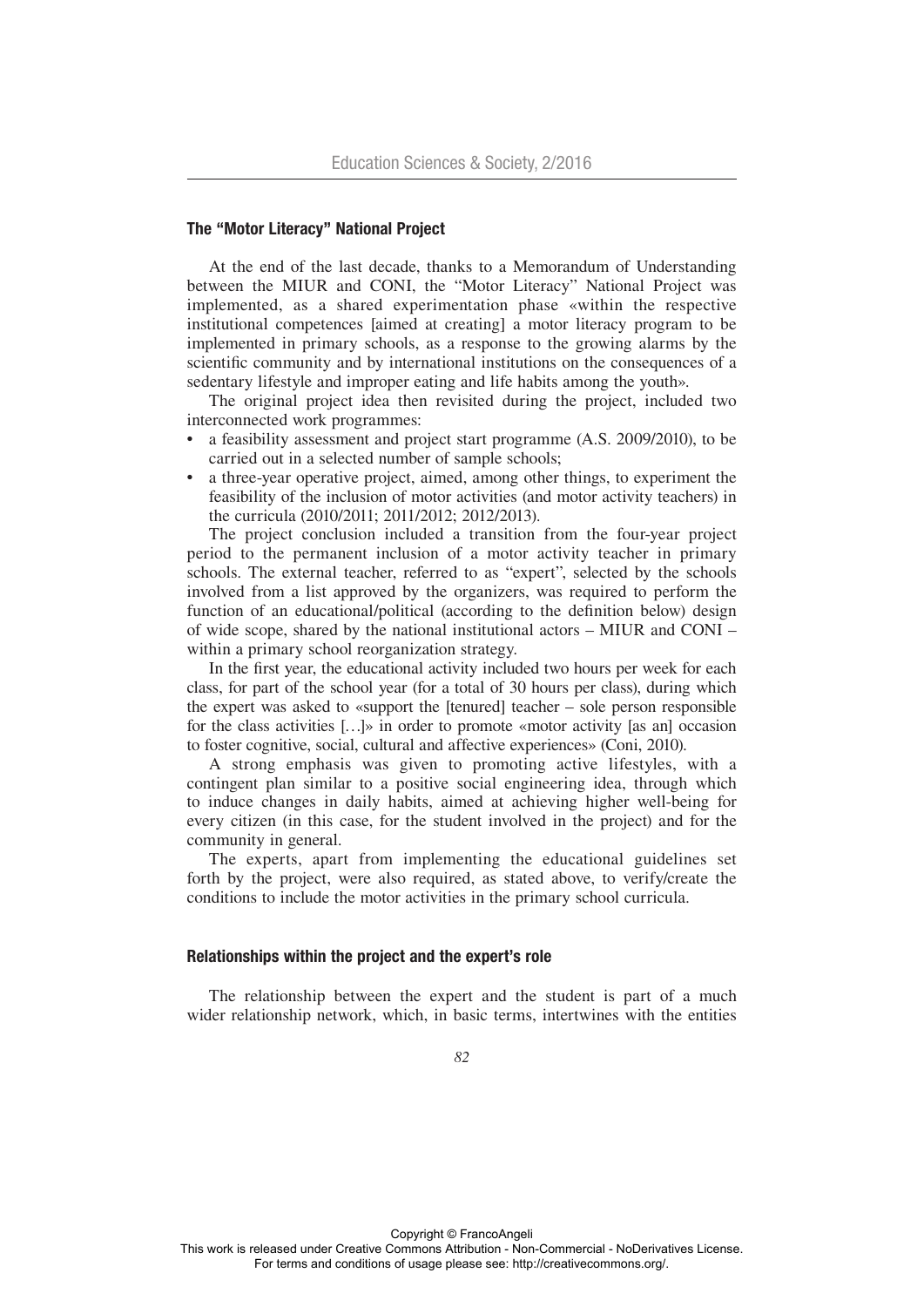promoting a project/event (MIUR and CONI, in the case of the Motor Literacy and related projects), the school, the teacher tenants, the students and the parents.

Besides these actors, in the project in question, there is also the figure of the supervisor in charge of administratively coordinating the project and of guaranteeing the local educational quality of the schools involved.

The existing interconnections influence the relationship between the expert and the student, affecting it in a significant way. The relationship network includes several and various variation factors, difficult to summarize; however, some of them seem to affect the relationship in a more profound way:

- the nature of the Motor Literacy project, whose specifications have changed over time;
- the relationship between teacher tenant and expert;
- the relationship between teacher tenant, project expert and tutor, in charge of coordinating the project;
- the relationship between the school and the expert (many of the experts involved had already cooperated with the schools where they led the ML project).

While performing their roles, the experts held a triple function:

- *street-level* agent, according to the meaning suggested by Lipsky (1969), appointed to implement, at least in the project initial intentions, a mediumterm political strategy (4 years), mainly aimed at experimenting and then implementing a scholastic reorganization, and, at the same time, at mediating between the School and CONI;
- supporting educator for the teaching staff involved in the MIUR primary school guidelines implementation process;
- promoter/operator of promotion policies for an active lifestyle (especially in the first years of the project).

In the definition developed by Lipsky (1969), *street-level* agents are those individuals supplying a public service by interacting directly with the citizens (and with intermediate organizations), and operating mostly in context characterized by scarce resources and by a "typical" tension between the pressure binding them "from above" and the needs of the citizens "from below".

In the fulfillment of the first function as (*street-level*) agent, the expert, aided by the supervisor, was asked to solve organizational conflicts and to make decisions, while taking into account the different requests and influence exerted by the actors involved in the project: MIUR and CONI, from above, the school, the teachers and the students, from below. In some instances, the figure of the expert, and thus the role he/she was asked to perform within the school, came under some pressure: interpretation of project specifications, scarcity of resources combined with the school's requests, political indications set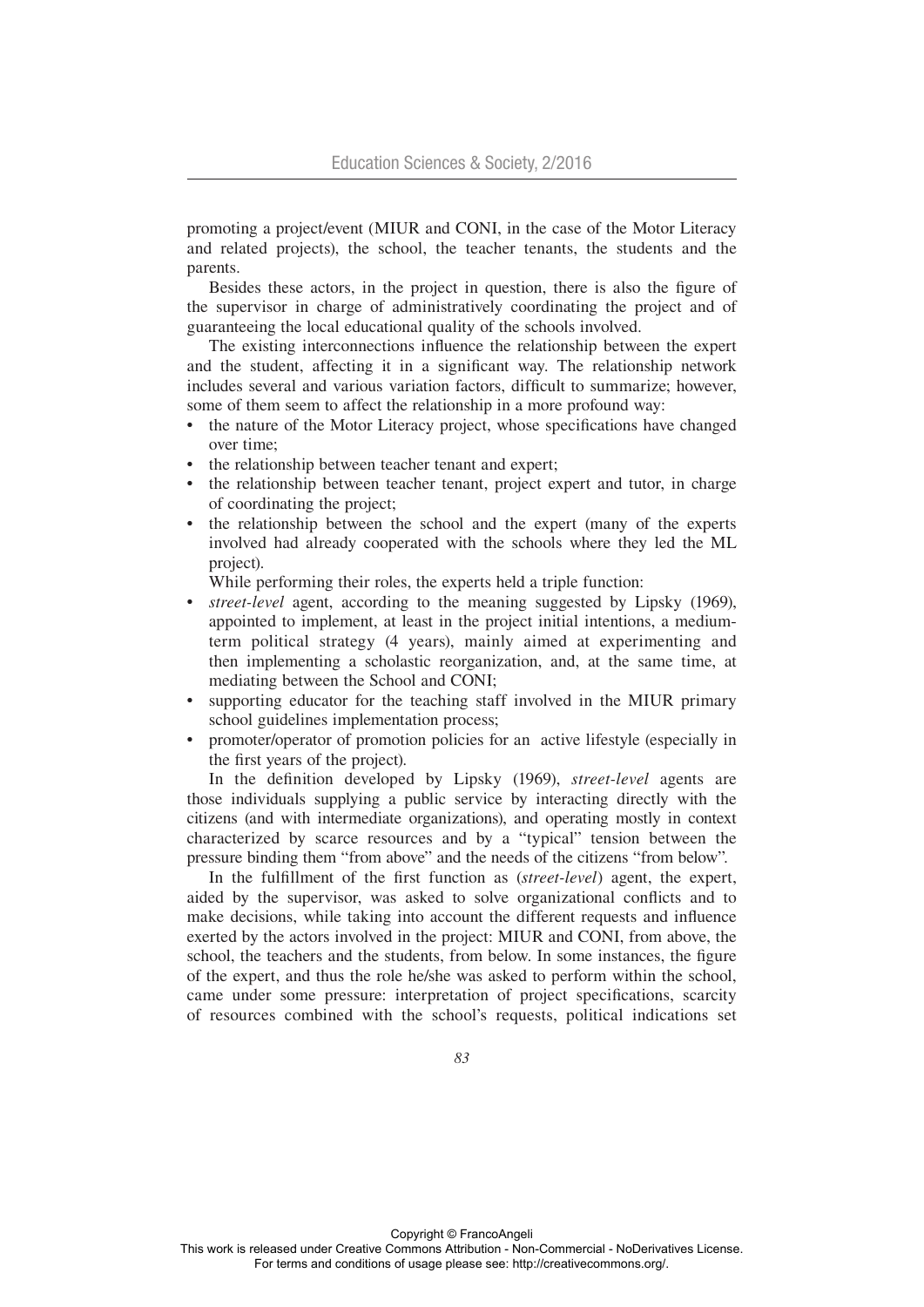forth by CONI/MIUR, organizational needs (e.g. schedule) and the assessment of the educational needs to be met have induced the experts to assume contextual operative strategies which significantly affected the project and their relationship with the students involved in the project (the citizens).

The second (educator) and third (promoter/operator) function significantly affected the relationship with the students. In the first instance, a markedly educational dimension was established, which tended to enrich the motor skills of the students whose bodies, in many cases, became a subject/object of a multidimensional educational practice: cognitive, affective, social, etc. In the second instance, even though not everywhere, some of the experts included in the activities moments to reflect on habits and lifestyles, contributing to creating, rather than a simple educational cause for reflection, a space focused on sociality, health, well-being, etc. This second approach can be associated to a *lifestyle-orientation* trainer/trainee relationship, characteristics of many European companies which see the school (and the teachers) as actors capable of preventing deviant behaviors and fostering healthier lifestyles (Simovska e McNamara, 2015).

As detailed in the next paragraph, the project was most effectively applied where it was possible to create a shared sphere of action between teacherexpert-student; within these contexts, the expert expert's intervention and the way in which the student growth has been affected, have been more effective and long-lasting.

In a broader view, it may be argued that, in educational relationships, there is always a variance between the *action intention* – the project's objectives, for example – and its implementation. This variance is due to a series of variables truly difficult to summarize. However, among these variables, the context in which an educational operation is carried out, and the limiting ratio accompanying the actions of the educator (*see* Digennaro and Borgogni, 2015) seem to have a significant weight.

In the case in question, a further widening of the variance was due to the misalignment levels which were often detected in the Public School/Coni and Tenant Teacher/Expert relationships, and to the conflicts between the (hierarchical and didactic) authorities involved in the process.

In order to establish a fruitful cooperation between the teacher and the experts, it is essential to establish training courses for both figures, capable of bridging the professional gaps, and aimed at establishing a specific skill portfolio to be implemented in the educational context.

It would be necessary to supply school teachers with a suitable education, in order to make them better of "understand and acknowledge exactly how a movement is carried out (…) so as to adapt its methodological procedures to the instantaneous level of mastery of movement" (Meinel, 1991).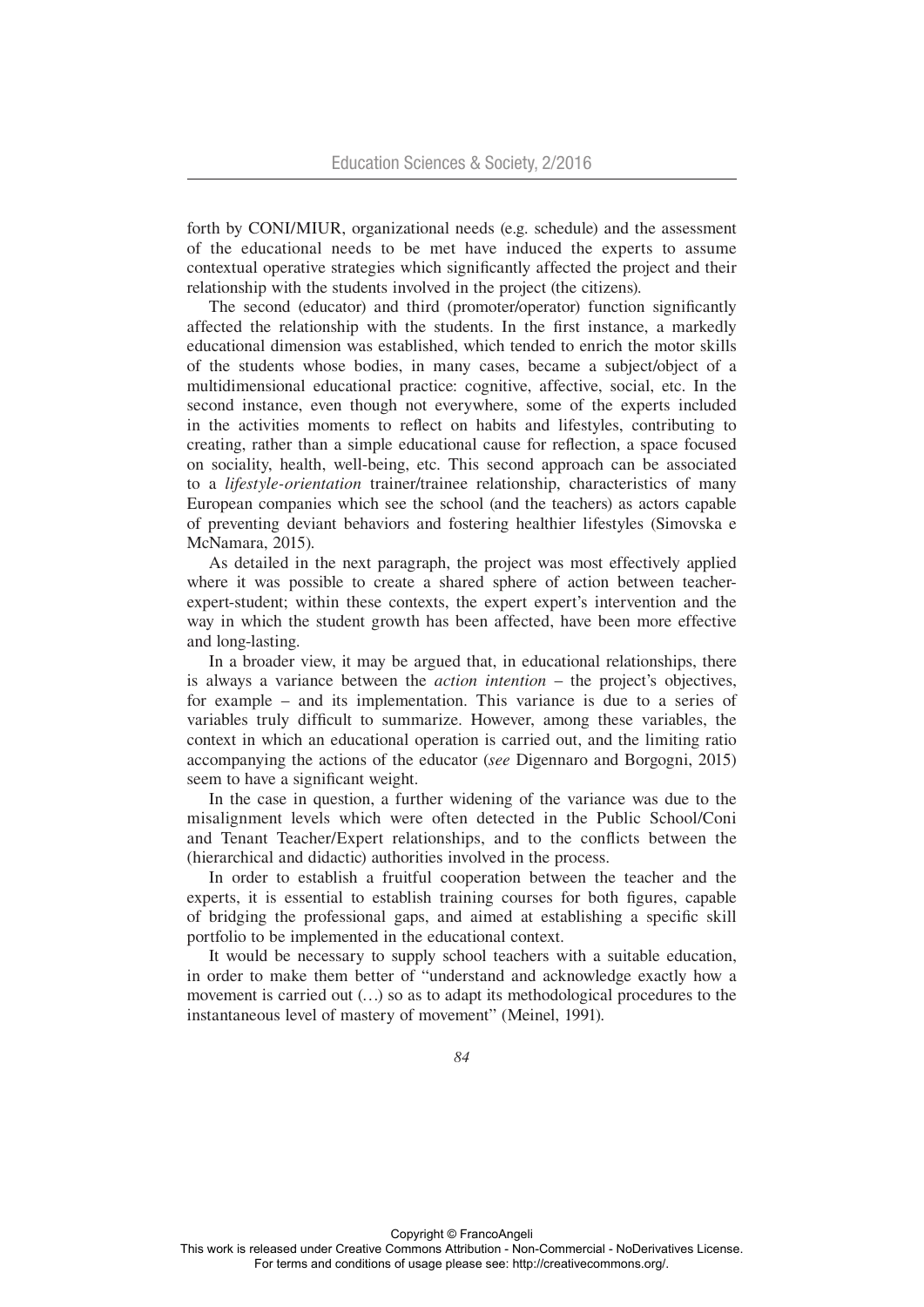In addition, sports figures would need to be involved in specific sports/motor activity educational courses, in order to make them better understand *"*those typical qualities related to the majority of sports/motor activities"(Meinel,1991) in a school environment

The ideal situation of a shared sphere of action has often been impossible to implement, due to the relationship difficulties between the project actors, which have enormously affected the implementation of the activities, thus limiting the expert's grip on the students.

Thus, it would not be a matter of equating figures with different roles and professions, but rather to highlight the need of more professionalized paths for all the figures involved in the educational processes, aiming at a possible alignment between professional roles, not to undermine the specific professionalism of each actor, but rather to highlight their strengths in childhood and preadolescence education and training field; since these figures are present and operating in schools, it would be desirable to revisit both training programs. To this end, Meinel (1991) mentions the alignment between the teacher figure and the coach/educator figure, by defining the combination of the two figures as two *"*educational possibilities useful to illustrate those motor sensations connected to a correct execution of the movement to be learned by the student*"* so that each actor *"*must not be limited to his/her own subject*"* (Meinel, 1991)

In this respect, training programs for all teachers and for all educational/ sports operators should be based mainly on the didactic/educational skills deriving from training programs capable of fostering the educational capacity through motor and sports experiences (D'Elia, Sibilio, 2015).

In formal and informal teacher and tutor training contexts, this would require the establishment of specific programs capable of making the didactic/ educational and social/psychological orientation apparent, and to establish curricula where the specific didactic/motor training is enhanced.

*"*The analysis of the motor/sports professions entails specific complexity and specificity levels:

- the "dynamic plurality" of meaning that the activities related to each profession assume in the different contexts, creating multiple profiles which, in turn, require specific training capable of adequately meeting the ever-changing needs of society, which questions the choices regarding the competences and qualification procedures of the professionals operating in the amateur and/or professional motor/sports sector;
- the self-referentialism of many organizations which, in a rather common way in the Italian context, impose themselves as training agents capable of building the professional competences associated to the different profiles;
- the simplification, related to the diffusion of commonplaces according to which from the athlete's or sportsman's competences can derive those of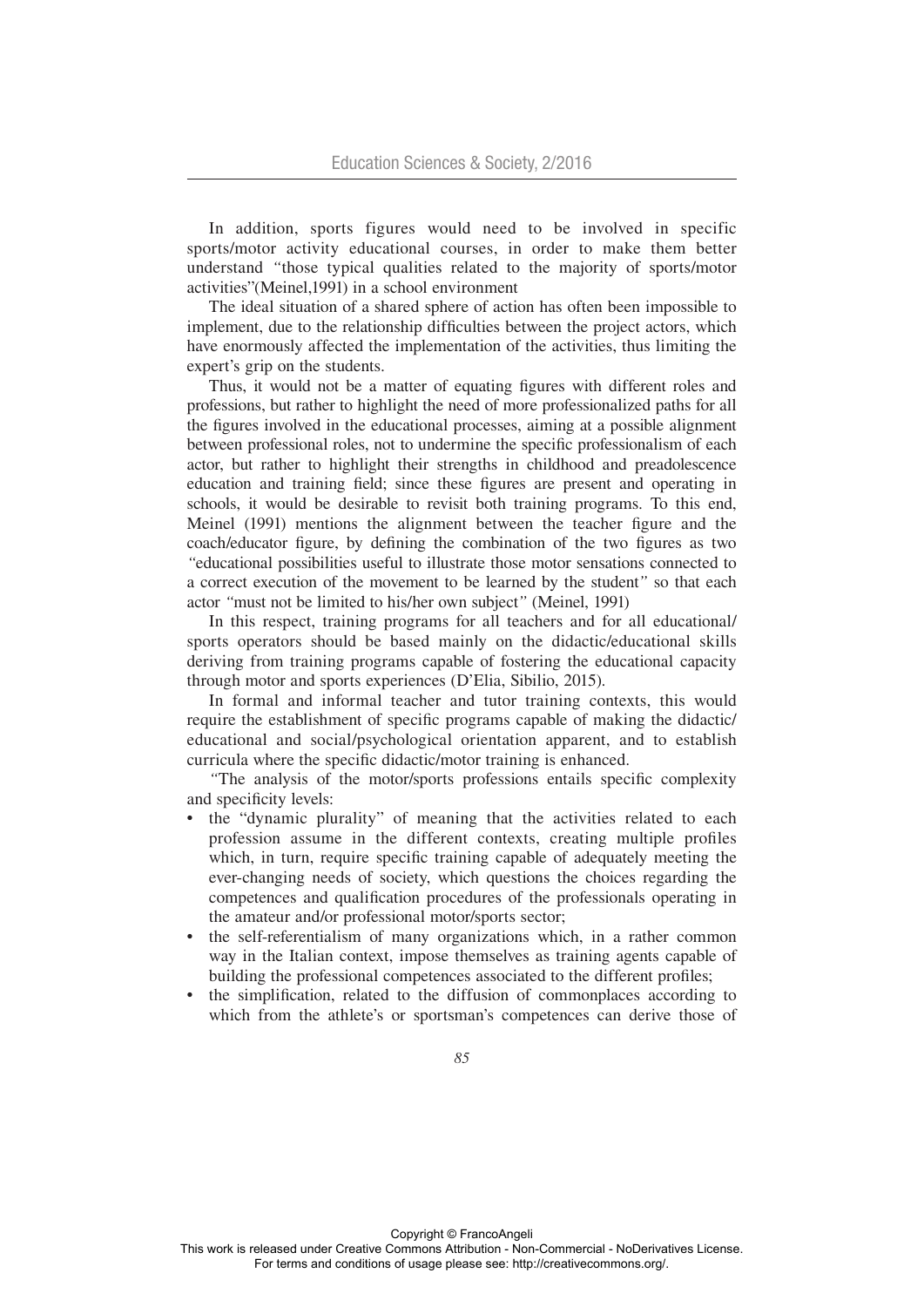motor and sports activity professionals in different fields. This reductive vision of the construction of motor/sports skills at different levels translates into the attribution of a sophisticated expertise – generalizable in many other contexts – to sportsmen, while overlooking the specific competences and the harmonized integration of knowledge, skills and resources needed to guarantee adequate competences and to plan work projects and specific intervention frameworks in motor activities" (Sibilio e Aiello, 2010).

A possible reflection on the weaknesses and criticality of the teacher, the tutor and/or of other figures pertaining to the scholastic/sports world would make the cooperation between these figures more functional, given the fact that "when teachers educate their students through movement, they do not only care about the physical aspects, but also about the entirety of the individual" (Sibilio e D'Elia, 2015).

In defining the recreational/motor and sports/motor national projects, the Ministry has underlined that the primary scope of their experimentation and diffusion in national primary schools is "to spread the physical and sports education since childhood, to foster educational and training processes in younger generations" (MIUR, 2014)*.* 

It is not a matter of supplying complete motor competences to the students, but rather transmitting, through the recreational/motor and motor/sports activity, educational messages related to the construction of a personal and social identity, in view of a psychological and physical well-being.

#### Educational Relationships: Results of a Qualitative Research

On the occasion of the launch of the Motor Literacy project 2012/13, we conducted a research based on semi-structured questionnaires submitted to some of the project supervisors  $(n=8)$ . The results were summarized during the training course held for the supervisors coming from the entire national territory, in Ostia, in December 2012 (Borgogni, 2012).

The supervisors, selected based on their significant experience in this and other projects, were specifically interrogated about the relationship between experts and teaching staff. A wide range of behaviors and attitudes came to light, in which the gradient between alignment and misalignment allowed to speculate, with a sufficient degree of plausibility, the educational repercussions on the children.

From the teacher tenant's perspective, the behaviors were classified in three categories. The first category is characterized by the teachers' to a joint construction of new knowledge, aimed at a shared planning to improve their work and putting themselves on the line, by directly participating to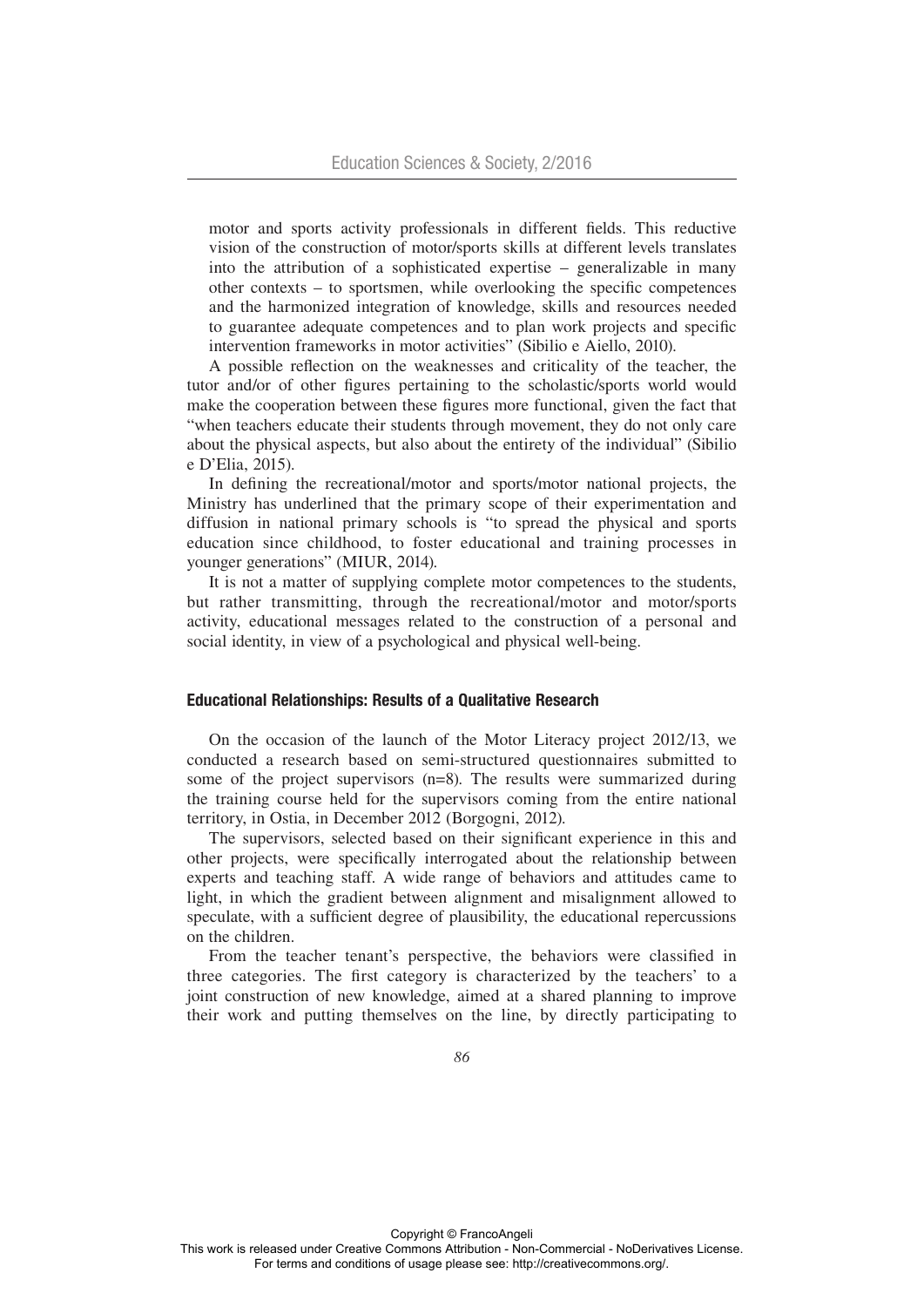the practical part of the lessons. The second category refers to a cautious yet positive position, where the relationship with the expert is envisaged as capable of extending teachers' professionalism and educational intervention. The third category must be interpreted in a negative fashion, and it involves the desire to avoid work, the lack of willingness to plan the lessons, and the delegation of these tasks to the expert.

The classifications emerging from the expert's behavior analysis are even more interesting. The categories are similar, albeit some differences, and they include a fourth category. A cross-cutting aspect to be considered is that the expert was motivated to participate also for economic reasons. The first category includes the experts who, knowing that they are "stepping into someone else's home", are willing to cooperate. The second category includes the experts who are committed and "plan too many activities", also in reference to the project curricula, and who apply it by the book, running the risk of losing important information and educational opportunities. The third category includes those experts who do not wish to plan with the teachers, because they only "want to practice sports" and are not interested in relating their activities to the curricula. The fourth category includes those experts who think that "they [the teachers] don't understand", and who hope they would leave everything in their hands.

The relationship between the expert and the teacher tenants, from the expert's standpoint, is highlighted by certain sentences, directly quoted from interviews of supervisors, who deem the teachers to be available to integrate and cooperate "when they see in us not the expert who can suggest "spectacular" exercises, but rather when, in our activities, even when simple, they see the intention of working on all the aspects of the individual and of the class group", and when they notice that through the motor activity, we can supply them with an additional key to understand both the positive and negative class aspects, thus tackling, through our activities, the issues that they have observed in the class.

Furthermore, certain supervisors highlighted the possibility of interaction that the project did not take into account, such as programs or actions to foster the active home-school movement, the aspects related to food education, necessary to foster healthy and active lifestyles, or the significance of motor education in an intercultural perspective, which were often crushed by strict curricula.

Many of the supervisors had held the role of expert in the previous years, in this or other projects, and thus they aimed at a relationship in which the motor activity scope went beyond the hours assigned, and, although asymmetrical, aimed at a shared program with the teachers.

It is clear how, by reading these relationships thoroughly, it is highly probable that the common educational projects and the students' experience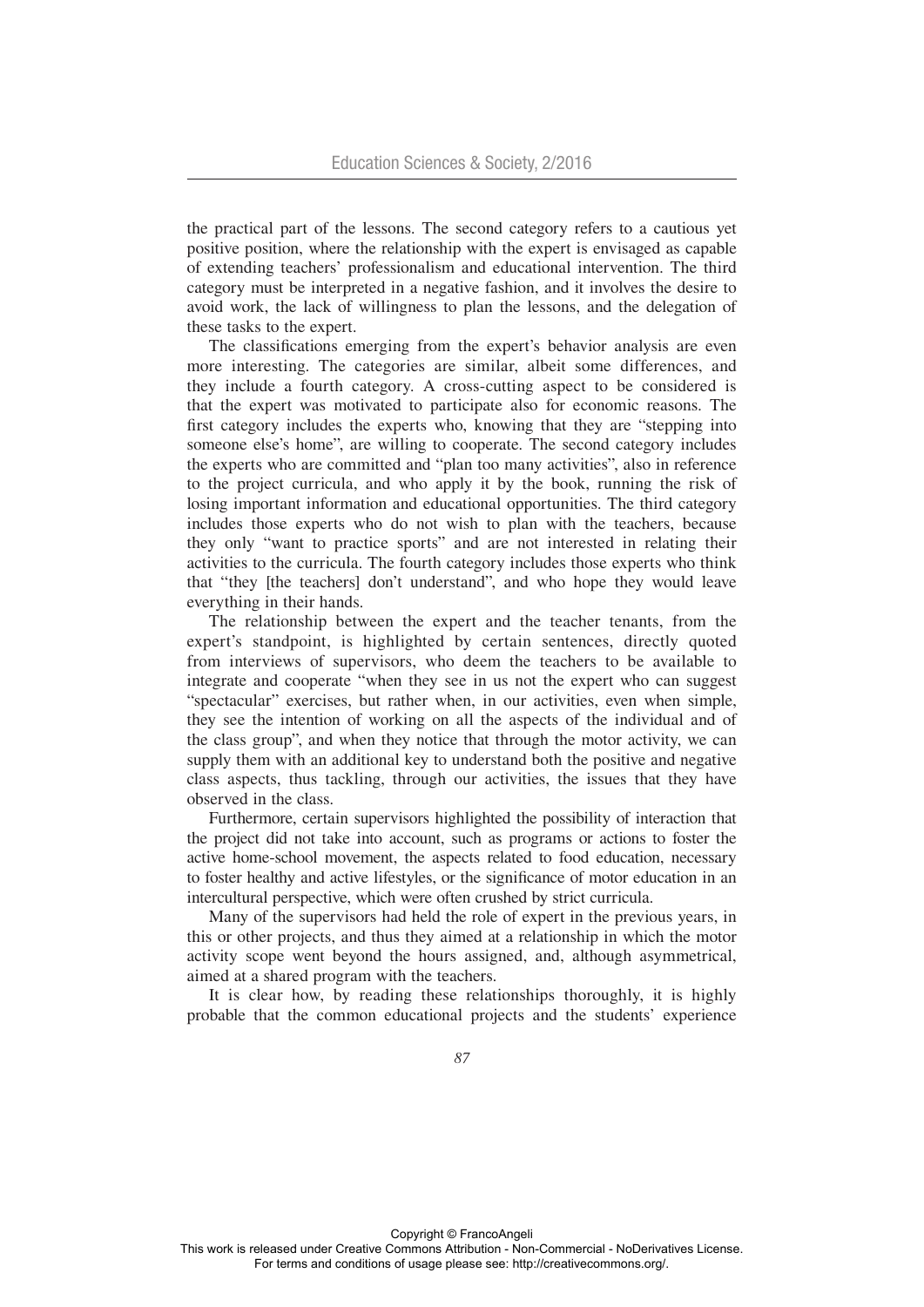run the risk of being fragile, maybe valid as a sum of episodic experiences, and, thus, not inferable in view of a sustainable educational and training practice (Borgogni *et al.*, 2010). Where the two actors were aligned, and the environmental conditions favourable, the supervisors nonetheless highlighted the willingness and integration of skills on the part of the teachers, which can lead to presume a future continuity.

However, the project did not include any assessment on the processes or on the educational repercussions on children, with particular reference to their lifestyles; it only included a final test aimed at establishing the skills acquired based on the period of time employed to carry out a standardized motor course.

### Projects subsequent to Motor Literacy

At the end of the fourth year of the Motor Literacy Project, after stating the impossibility of implementing and completing the project by including a motor activity teacher, MIUR and CONI agreed to an extension of the cooperation for a bridge project called "Primary School Project" (2013/2014), which preceded, in the two following academic years (2014/2015 and 2015/2016), the "Class Sport" project. Apart from the changed name, a careful analysis of the specifications of the three projects allows the identification of also a substantial cultural change, which significantly affected the role of the expert, and, consequently, the relationship established with the students involved in the project.

Namely, the Primary School Project recalls some of the objectives of the previous project, with the declared intent of "promoting the motor and sports activities at school" (Coni, 2013). It was expressly defined as a «transition toward the definition of a new intervention model<sup>3</sup>». It preceded the "Class Sports" project, and a change in direction of the expert function. The expert is now considered "a specialized figure included within the school" (CONI, 2013), appointed to support the school principal and the teachers in motor and sports activities, through an active cooperation in planning the educational activities, along with practical activities during the school hours.

To this end, the broaden perspective suggested by the SBAM (Sport Benessere Alimentazione e Mobilità) project, funded by the Puglia Region and implemented from 2012/2013 to 2014/2015, thanks to the cooperation of the University of Foggia and of the Coni-Puglia, is highly significant. These institutions were in charge of the project planning, teacher training, project monitoring and recruiting of the experts working with the children. With respect to the cited national projects, SBAM included two additional actions: healthy food habit education and active transport/sustainable mobility education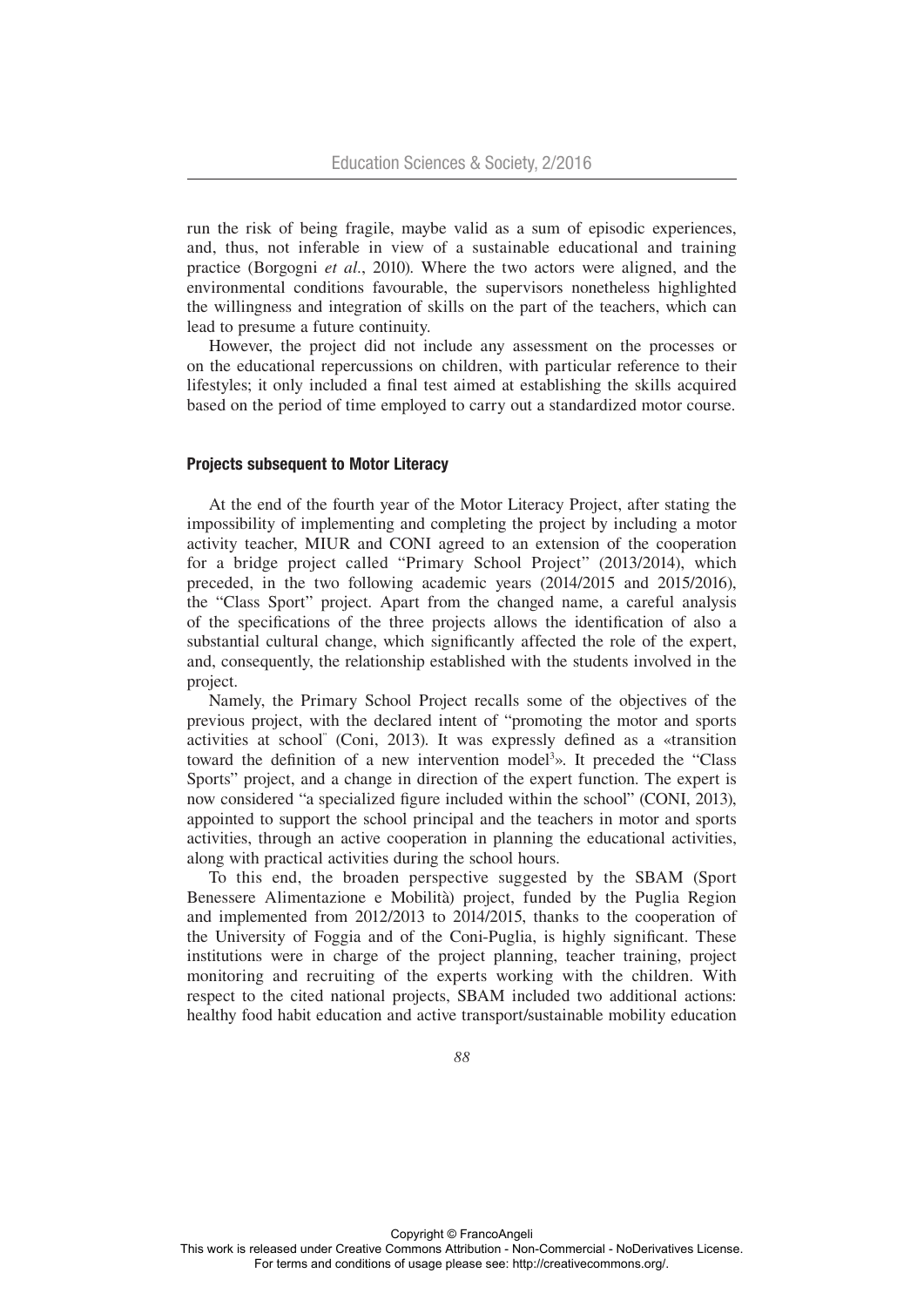(safe house-school-house paths), implemented through the presence of experts graduates in motor sciences, nutritionists and dieticians, who held integrated lessons and supported the teacher tenants. The national and SBAM programs were carried out in many schools of the Puglia region at the same time, so one school could host both programs (the national and the regional one). The substantial differences with the cited national projects are: a more thorough initial training and current training of the expert graduates; motor activity monitoring for three years, concerning the motor capacity, motor ability, psychological constructs (*enjoyment)*and self-efficacy perceived in children from 8 to 10 years of age (Colella, 2014).

In the emerging perspective, the expert becomes the operator of a (national or regional) policy, and of a cultural change not anymore oriented towards including a motor activity teacher within the school, but rather toward stimulating a reinforcement of the existing school and student competences/resources. Furthermore, the expert is required to be, from a co-planning standpoint, the bridge between school and territory, in a wider cooperative view between all the subjects involved in the student educational and growth processes.

#### Bibliographical references

- Sibilio M., Aiello P. (2010). The teaching research focused on the movement: heuristic approaches and elements of complexity, *Journal of Physical Education and Sport*, 29, 4: 52-56.
- Borgogni A. (2012). Tra significati e paradossi: la relazione tra educatori. Comunicazione nel convegno "Alfabetizzazione Motoria. Corso nazionale di aggiornamento Supervisori", Ostia 14-16/12/2012.
- Borgogni A., Digennaro S., Manzo S., Vannini E. (2010). Towards Sustainable Didactics. *Exercise and Quality of Life*, Volume 2/2010: 43-49.
- Sibilio M., D'Elia F. (2015). *Professionalità in ambito motorio e sportivo*. In Cunti, A., a cura di (2015). *Corpi in formazione. Voci Pedagogiche.* Milano: FrancoAngeli.
- Colella D. (2014). *Physical education in primary school in Italy. The Sbam! program for the promotion of physically active lifestyles*. In Scheuer C., Antala B., Holzweg M. (Eds.), *Physical Education: Quality in management and teaching*. Berlino: Logos Verlag Berlin GmbH, pp. 121-134.
- CONI (2010), Alfabetizzazione motoria nella scuola primaria Indicazioni per l'organizzazione dell'attività motoria nella scuola primaria, Presentazione ai Supervisori, Università di Verona, Facoltà di Scienze Motorie, 22/23/24 gennaio 2010.
- CONI (2013), Progetto Primaria, Aggiornamento modello progettuale ed organizzativo in base agli esiti della sperimentazione.
- Digennaro S., Borgogni A. (2015). La razionalità limitata delle scelte educative. *Encyclopaideia* XIX (41): 21-36.